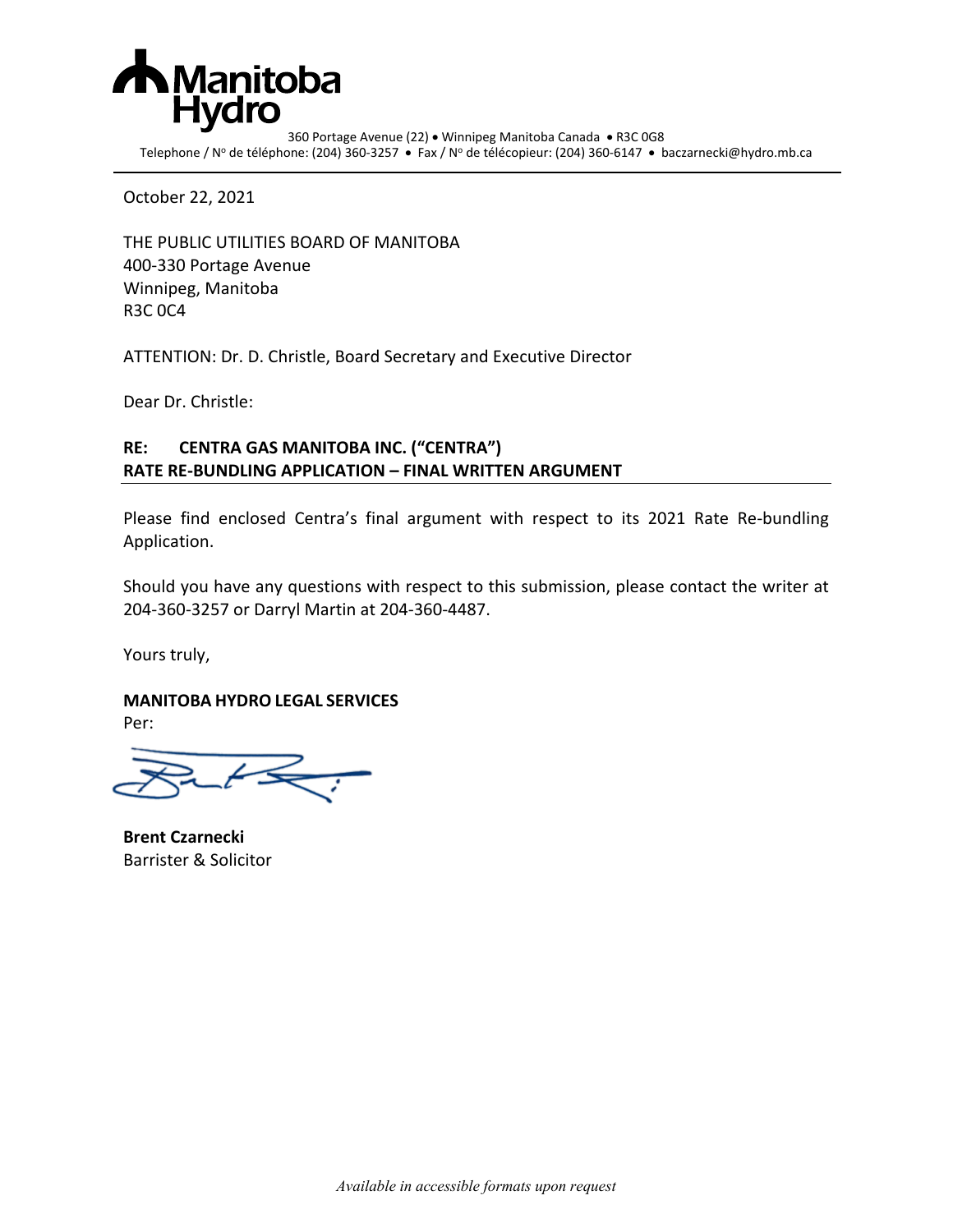### **PUBLIC UTILITIES BOARD**

**CENTRA GAS MANITOBA INC.**

**FINAL ARGUMENT**

**2021 RATE RE-BUNDLING APPLICATION**

October 22, 2021

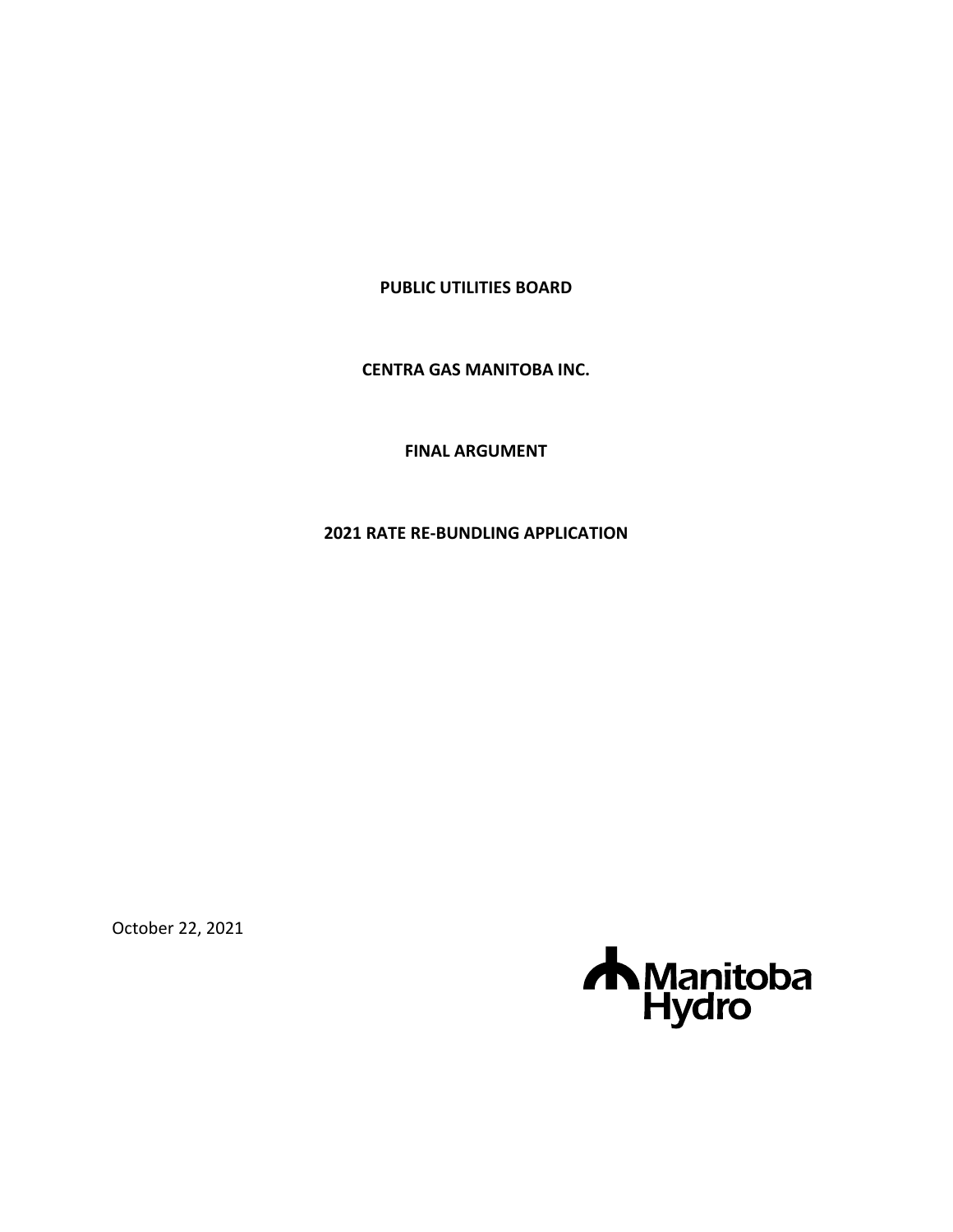Index October 22, 2021

### **CENTRA GAS MANITOBA INC.**

## **2021 RATE RE-BUNDLING APPLICATION**

## FINAL ARGUMENT

#### INDEX

| $2^{\circ}$    |                                                                                   |  |
|----------------|-----------------------------------------------------------------------------------|--|
| 3 <sup>7</sup> |                                                                                   |  |
| 4              |                                                                                   |  |
| 5 <sub>1</sub> |                                                                                   |  |
| 6              |                                                                                   |  |
| 7 <sup>7</sup> |                                                                                   |  |
| 8              |                                                                                   |  |
|                |                                                                                   |  |
|                | 10 Firm and Interruptible Customers Will Not be Responsible for the Same Costs 12 |  |
|                |                                                                                   |  |
|                |                                                                                   |  |
|                |                                                                                   |  |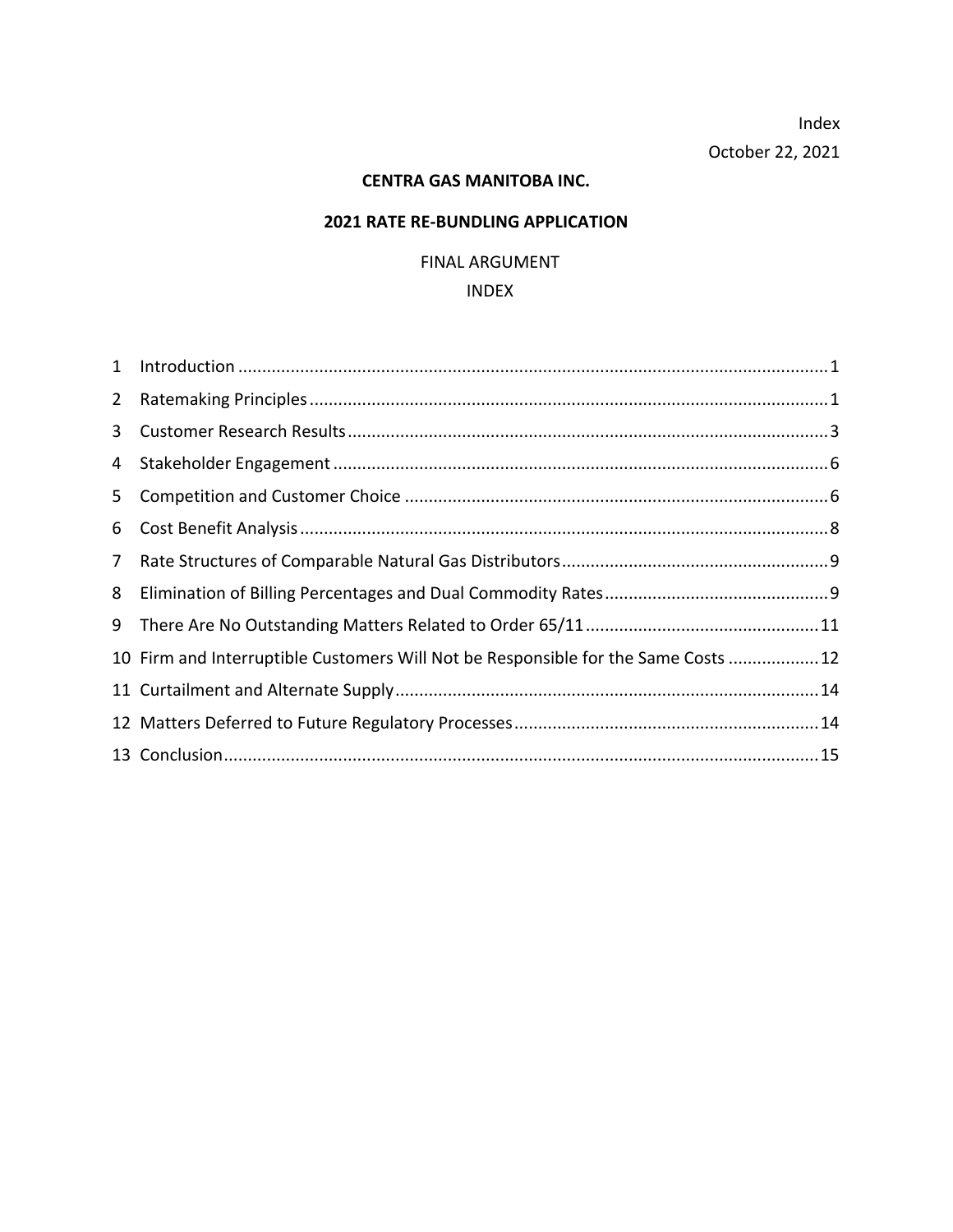| <b>Final Argument</b> |
|-----------------------|
| Page 1 of 16          |
| October 22, 2021      |

<span id="page-3-1"></span><span id="page-3-0"></span>

| 1              |                | <b>CENTRA GAS MANITOBA INC.</b>                                                                       |
|----------------|----------------|-------------------------------------------------------------------------------------------------------|
| $\overline{2}$ |                | <b>2021 RATE RE-BUNDLING APPLICATION</b>                                                              |
| 3              |                | <b>FINAL ARGUMENT</b>                                                                                 |
| 4              |                |                                                                                                       |
| 5              | 1              | <b>INTRODUCTION</b>                                                                                   |
| 6              |                | Centra Gas Manitoba Inc. ("Centra") filed its 2021 Rate Re-bundling Application                       |
| 7              |                | ("Application") on March 23, 2021. Subsequent to its initial filing, Centra responded to              |
| 8              |                | information requests on August 13, 2021.                                                              |
| 9              |                | Centra's rate re-bundling proposal is based on sound rate making principles, is supported and         |
| 10             |                | endorsed by customer research and will add value to customers, Western Transportation                 |
| 11             |                | Service ("WTS") marketers and the utility by providing the following benefits:                        |
| 12             |                | Ensuring all Centra's upstream costs are recovered on a fair and equitable basis                      |
| 13             |                | among system supply and WTS customers;                                                                |
| 14             |                | Eliminating the complexity of billing percentages and two commodity rates;<br>$\bullet$               |
| 15             |                | Facilitating a simplified bill for customers while continuing to provide meaningful rate<br>$\bullet$ |
| 16             |                | information; and                                                                                      |
| 17             |                | Supporting the existing competitive market by maintaining fully transparent and                       |
| 18             |                | comparable AECO-based Gas Commodity rates among Centra and WTS marketers.                             |
| 19             |                | The only party to the proceeding that expressed any opposition to the approval of the                 |
| 20             |                | Application was the Consumers' Association of Canada ("CAC") whose final written                      |
| 21             |                | submission effectively repeated the observations of the two consultants ("Consultants") it            |
| 22             |                | retained.                                                                                             |
| 23             |                |                                                                                                       |
| 24             | $\overline{2}$ | <b>RATEMAKING PRINCIPLES</b>                                                                          |
| 25             |                | Simplification and reduced complexity are the most important benefits of the proposed re-             |
| 26             |                | bundling of rates by Centra. Existing PUB approved rate-setting and cost allocation principles        |
| 27             |                | will continue to be reflected in Centra's proposed rate structure. Centra is simply proposing         |
| 28             |                | to employ a deferral mechanism, the Commodity Cost Balancing Deferral account (the                    |
| 29             |                | "CCBD"), that eliminates the unnecessary complexity of billing percentages and two                    |
| 30             |                | commodity rates. This will be accomplished without fundamentally changing Centra's                    |
| 31             |                | currently approved rate structure:                                                                    |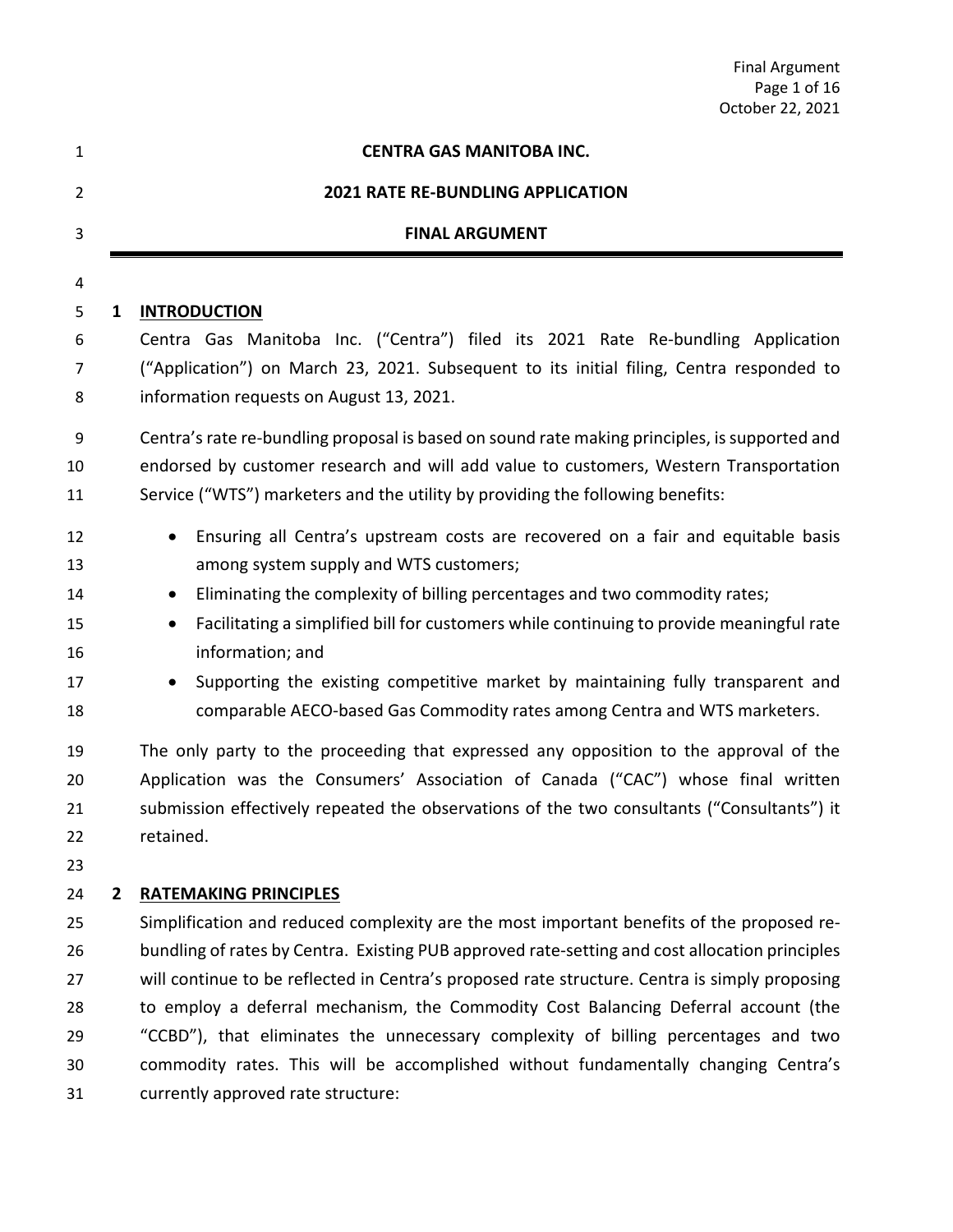| $\mathbf{1}$   | The Basic Monthly Charge, Transportation, and Distribution rates are unchanged, with                  |
|----------------|-------------------------------------------------------------------------------------------------------|
| $\overline{2}$ | the latter being added together for bill presentation purposes only.                                  |
| 3              | The Gas Commodity rate is virtually identical to the current Primary Gas rate.<br>$\bullet$           |
| 4              | The Supplemental Gas rate is no longer required with the introduction of the CCBD<br>$\bullet$        |
| 5              | rate rider, which captures the difference between AECO and non-AECO supply costs                      |
| 6              | on a volumetric basis.                                                                                |
| 7              | Notably, 4 out of 5 current rate components would be virtually unchanged. In addition, the            |
| 8              | Gas Commodity rate will continue to be set using a quarterly PUB-approved Rate Setting                |
| 9              | Methodology, which is formula-driven and relies on established accounting and rate-setting            |
| 10             | conventions that will not be affected by rate re-bundling.                                            |
| 11             | Centra's re-bundling proposal does not change its overarching rate-making principles. The             |
| 12             | criteria that Centra followed to develop its single commodity rate solution was clearly               |
| 13             | identified in the Application <sup>1</sup> as follows:                                                |
| 14             | Ensure retail competition remains on a fair and level playing field;                                  |
| 15             | Ensure neither system nor WTS customers are advantaged at another's expense;<br>$\bullet$             |
| 16             | Ensure that WTS gas marketers are not unfairly advantaged or disadvantaged;<br>$\bullet$              |
| 17             | Reduce operational and administrative complexity where possible;<br>$\bullet$                         |
| 18             | Ensure that all Centra's upstream costs continue to be collected from customers;<br>$\bullet$         |
| 19             | Maintain the timely price signals inherent in Centra's current default Primary Gas rate;<br>$\bullet$ |
| 20             | Maintain comparability between the various competitive rate offerings; and<br>$\bullet$               |
| 21             | Enable customers, system or WTS, to fix the rate on 100% of their commodity.<br>$\bullet$             |
| 22             | Centra's Rate Re-bundling Application is proposing several customer-centric improvements              |
| 23             | to its rate structure and bill presentation, consistent with energy market transformation             |
| 24             | towards customer centricity and responsiveness to customer preferences. These proposals               |
| 25             | will assist in helping customers to understand their bills without negatively impacting price         |
| 26             | signals, rate transparency, or the ability for customers to participate in the deregulated and        |
| 27             | competitive natural gas market in Manitoba.                                                           |
|                |                                                                                                       |

<span id="page-4-0"></span><sup>&</sup>lt;sup>1</sup> Application, page 12.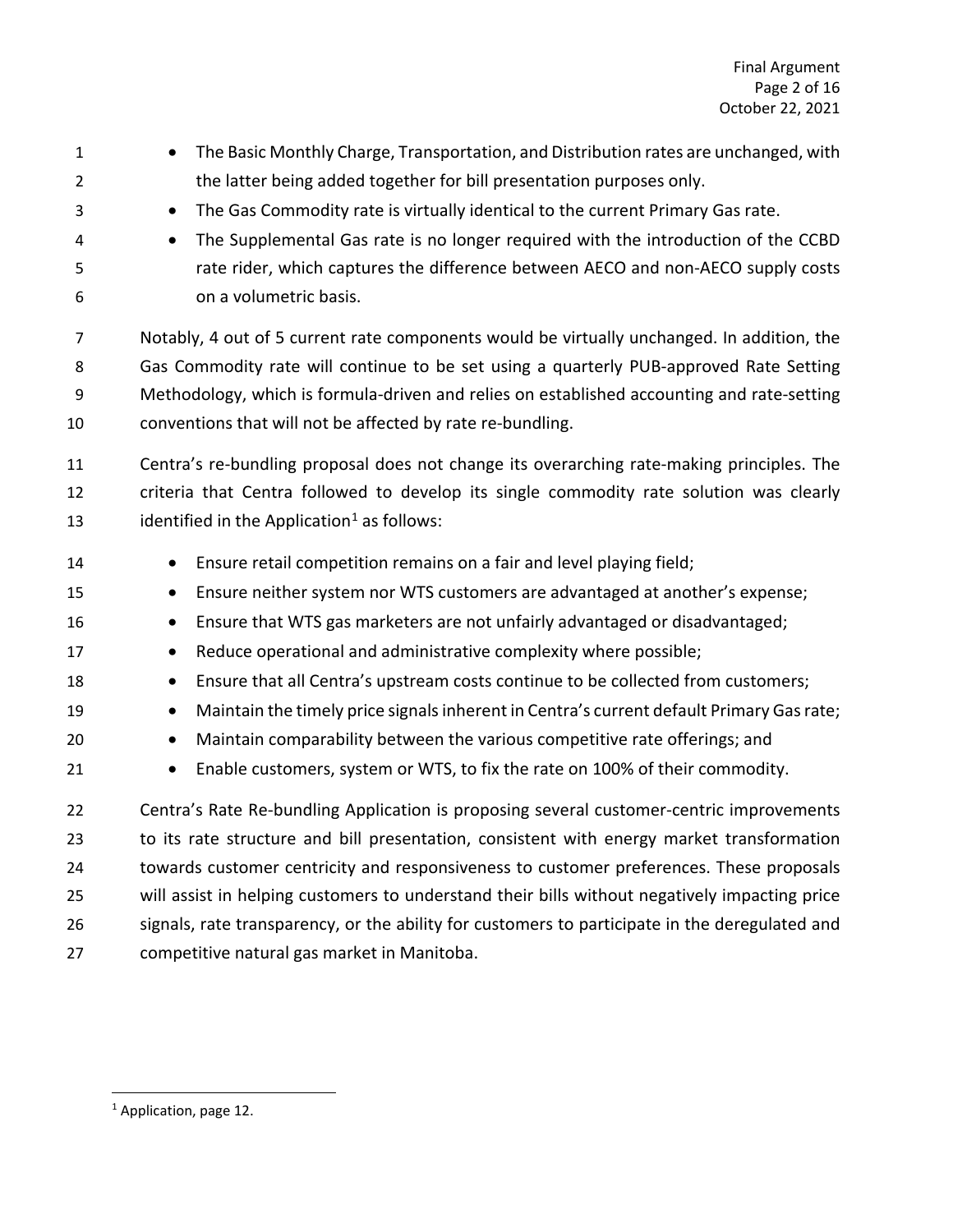### <span id="page-5-0"></span>**3 CUSTOMER RESEARCH RESULTS**

 The customer research results provide clear support for bill simplification resulting from rate re-bundling.

 In opposing the Application, CAC has wholly adopted the positions and observations of the Consultants in its final submissions, including those related to customer research. Centra notes that CAC put forward Mr. Rainkie and Ms. Derksen as technical and policy experts. However, neither has any specific expertise in the area of market or customer research. This was implicitly acknowledged by CAC as it contemplated retaining a professional research firm 9 to provide evidence on matters relating to customer input.<sup>[2](#page-5-1)</sup> Accordingly, Centra submits that the PUB ought to exercise extreme caution when reviewing evidence of the Consultants which is not squarely within their areas of expertise. Zero or very little weight should be afforded to such evidence.

 The Consultants' lack of expertise in this area is reflected in their criticism of the focus group research results, asserting that a "strong preference" is only indicated by adding "both the participants that indicated the re-bundled bills are much better (32% to 33%) and that the 16 bills are slightly better ([3](#page-5-2)6% to 56%)". $3$ 

 This assertion is unfounded, misleading, and ignores the standard market research practice of asking participants whether they strongly or somewhat hold a perception, but ultimately grouping results back to a dichotomous format to reflect participants' overall preference regarding a binary decision. Whether to re-bundle rates or not is a dichotomous decision so participant responses are appropriately presented in a similar binary way. In the case of Centra's re-bundling proposal in this Application (one commodity rate and a combined delivery charge), the research results are very compelling - 88% favourable versus 9% unfavourable.

 Regardless of how the focus group data is presented, the results are clear and overwhelmingly in favour of the bill simplification proposed by Centra. The following chart directly compares the focus group perceptions of bill simplification versus the status quo in three different ways:

<span id="page-5-1"></span><sup>&</sup>lt;sup>2</sup> Exhibit No. CAC-2-0 and CAC-3. CAC also reiterated in its February 2019 comments that customer engagement out to be "undertaken by a firm with specific expertise in consumer engagement" referring to this as "critical", CAC/CENTRA I-8 a) Attachment, page 3.<br><sup>3</sup> CAC Evidence page 23.

<span id="page-5-2"></span>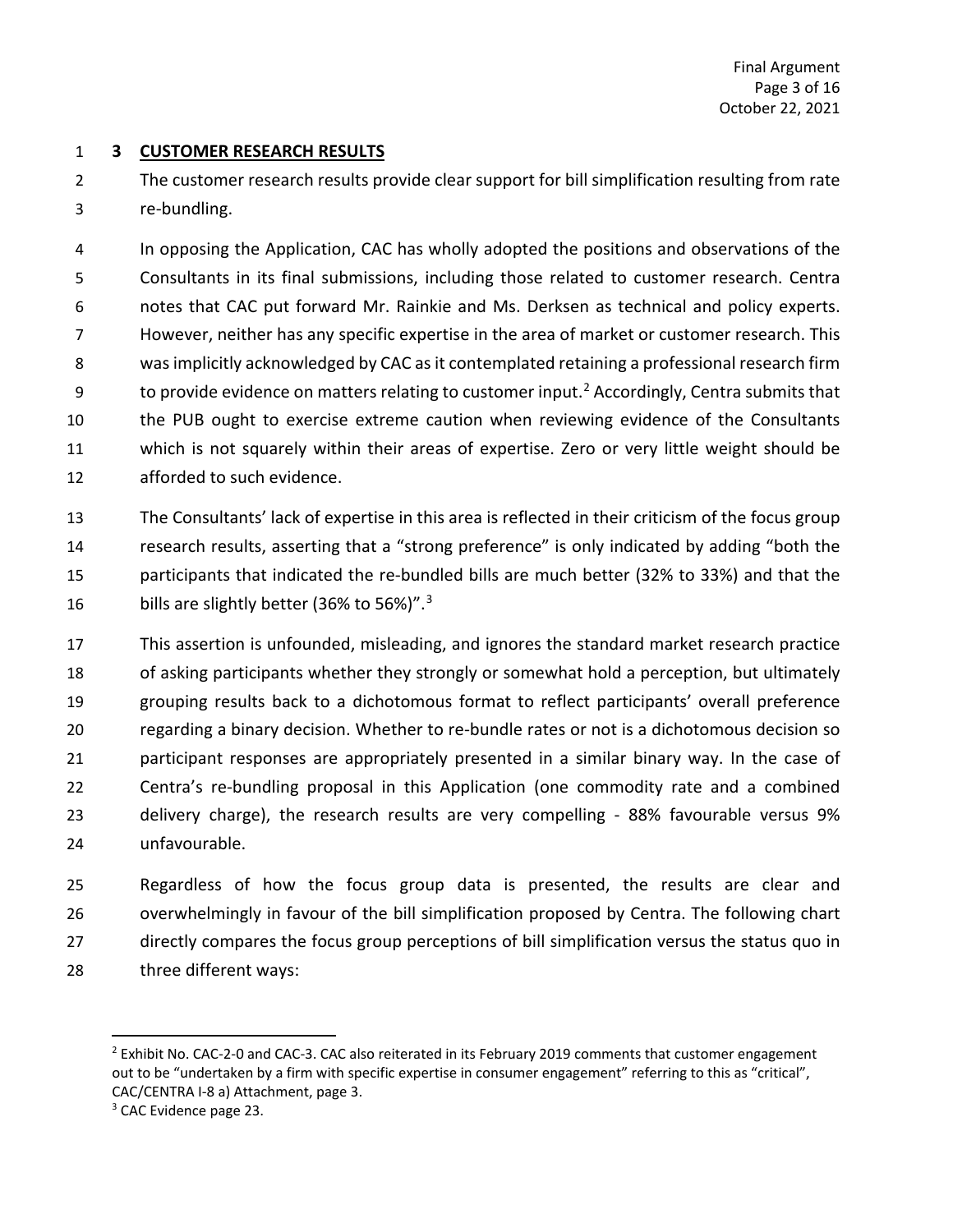- 1 Much Better vs. Much Worse
- 2 Slightly Better vs. Slightly Worse
- 3 Total Better vs. Total Worse (standard dichotomous outcome).



4

 When focusing solely on Much Better versus Much Worse, the results show a heavy preference towards Much Better (33% vs. 2%). In addition, a 33% finding of "Much Better" is a strong result, as a subject like utility bill presentation is not necessarily expected to evoke 8 strong views in either direction.<sup>[4](#page-6-0)</sup> 33% is particularly strong when directly compared to the Much Worse result of 2%.

 Centra reiterates that PRA's key findings from the focus groups provide a broad and reasonable picture of customer perceptions and preferences, as the participants in these focus groups were generally reflective of Centra's residential and small commercial customers and there was a strong consensus among participants.

 Centra also conducted a phone survey on natural gas bill perceptions, which found that only 2% of customers could identify all the core gas rate components without prompting and 62% 16 were unable to identify any components without prompting.<sup>[5](#page-6-1)</sup> Despite these findings, the Consultants appear to criticize *any* potential form of rate re-bundling by noting a survey finding that "a majority (66%) of phone survey respondents indicated that the bill

<span id="page-6-0"></span><sup>&</sup>lt;sup>4</sup> Application, Appendix 6, PRA Report to MH on Focus Group Results at page 4 and 14.<br><sup>5</sup> Application page 10, lines 11-13.

<span id="page-6-1"></span>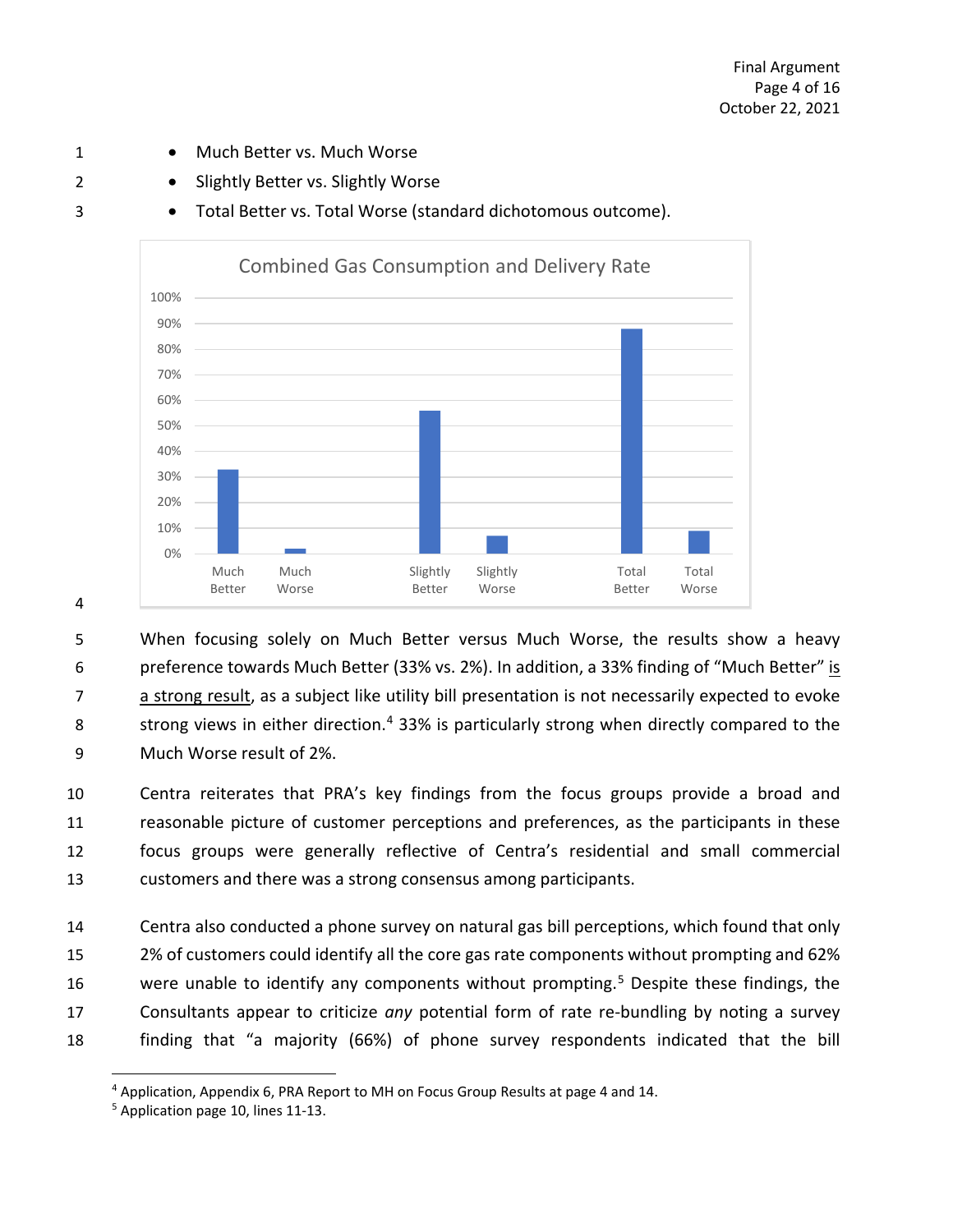components provide useful information and a minority (26%) indicated that they find the bill 2 components confusing."<sup>[6](#page-7-0)</sup>

 As noted in Centra's response to CAC/CENTRA 9 d)-e), the phone survey did not provide a sample simplified bill as an alternative to consider. Therefore, if a customer felt having some level of detail on their bill was a good idea, they were likely to have chosen "Provides useful information" even if they found the bill to be complex. Furthermore, Centra's proposal within this Application will retain substantial useful information on a customer's bill and available 8 through the Manitoba Hydro website.<sup>[7](#page-7-1)</sup>

 Focus groups were the logical follow-up to Centra's phone survey and were an ideal means of presenting sample simplified bills and gathering feedback from actual customers. Focus groups were fully supported by the Executive Director of CAC, and clearly demonstrated strong support for bill simplification. Notably, despite placing a priority on "direct consumer 13 input using various forms of consumer engagement and stakeholder panels<sup>"[8](#page-7-2)</sup> and apparently 14 having contact with approximately 8,000 consumers in the preceding two years, <sup>[9](#page-7-3)</sup> CAC filed no evidence relating to its own customer engagement. Rather, CAC relies exclusively on the misleading observations and non-expert opinions of the Consultants. Centra submits the PUB may draw an adverse inference that the CAC's own customer engagement was not supportive of its opposition to this Application.

 Providing simple and understandable gas rate information on customer bills is important, and the focus groups provided clear guidance on the right balance in this regard. The current bill with two commodity rates, billing percentages, and distinct transportation and distribution charges is unnecessarily complex and provides little value for customers which was demonstrated by the results of both the focus groups and Customer Satisfaction Tracking 24 Study.<sup>[10](#page-7-4)</sup>

 Centra's Application proposes to continue to provide useful gas rate information for customers but in a more straightforward way, simplifying the presentation into a single commodity charge, a single delivery charge, and a basic monthly charge. In addition,

<span id="page-7-0"></span>CAC Evidence page 23.

<span id="page-7-2"></span>

<span id="page-7-4"></span><span id="page-7-3"></span>

<span id="page-7-1"></span><sup>&</sup>lt;sup>7</sup> See PUB/CENTRA 3 b) for an example of the proposed external website presentation.<br>
<sup>8</sup> Exhibit No. CAC-2-1, Organization Background, page 4.<br>
<sup>9</sup> Exhibit No. CAC-3, Letter dated July 9, 2021, page 2.<br>
<sup>10</sup> Both the Fo look at the natural gas components of their bill on a regular basis, Application, page 10, lines 7-15 and Appendix 6, page 14.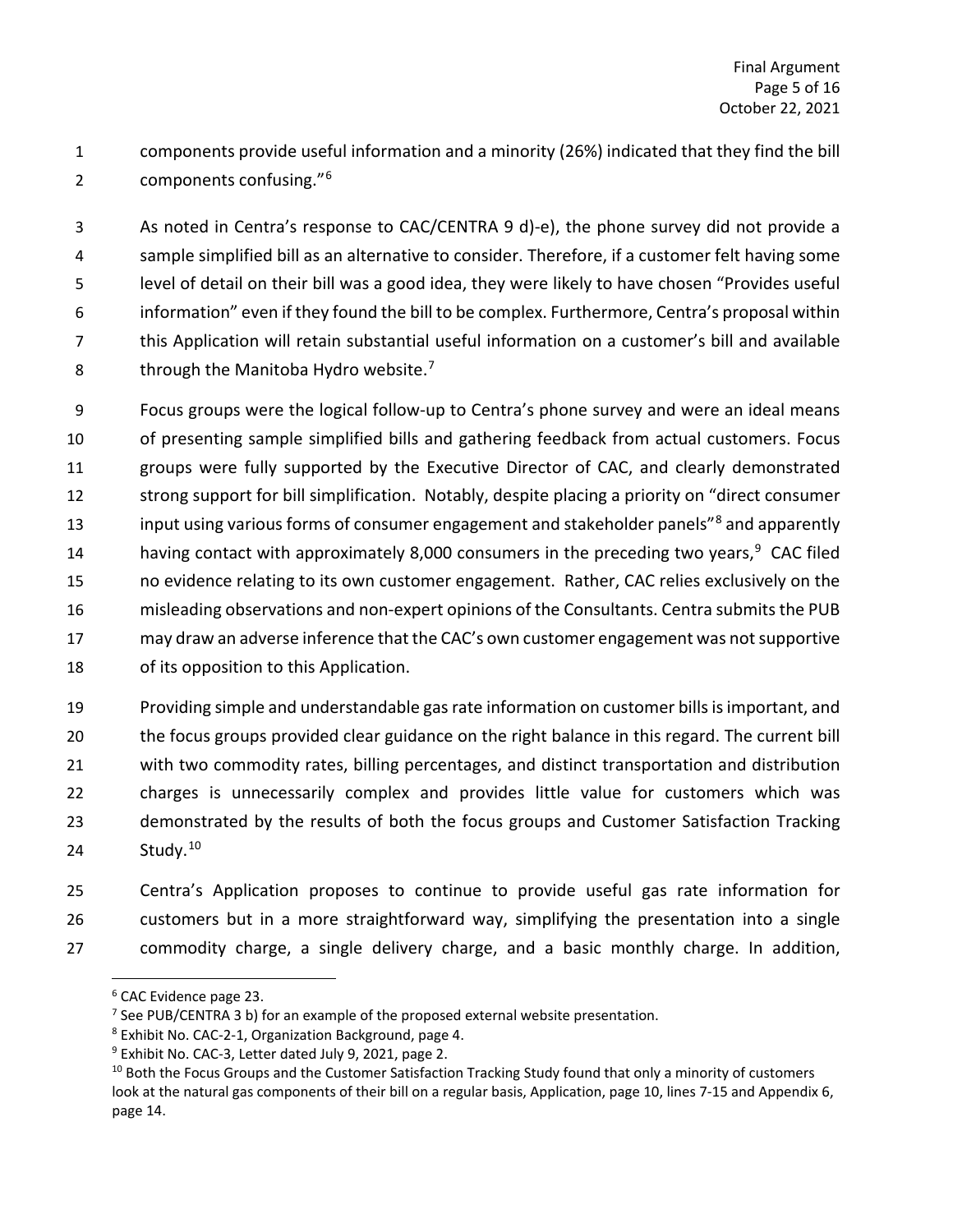<span id="page-8-0"></span>

| $\mathbf{1}$ |   | customers' ability to compare Gas Commodity rates between Centra and WTS marketers will       |
|--------------|---|-----------------------------------------------------------------------------------------------|
| 2            |   | not be impaired in any way.                                                                   |
| 3            |   |                                                                                               |
| 4            | 4 | <b>STAKEHOLDER ENGAGEMENT</b>                                                                 |
| 5            |   | Centra's stakeholder engagement process was comprehensive and involved engaging:              |
| 6            |   | Its customers including residential, small/medium commercial, and large institutional         |
| 7            |   | and industrial customers;                                                                     |
| 8            |   | WTS marketers; and                                                                            |
| 9            |   | CAC.<br>$\bullet$                                                                             |
| 10           |   | The stakeholder engagement process was successful in achieving:                               |
| 11           |   | A clear research outcome when sample simplified bills were presented to focus group           |
| 12           |   | participants;                                                                                 |
| 13           |   | No concerns expressed from larger customers; and                                              |
| 14           |   | Support from WTS marketers.<br>$\bullet$                                                      |
| 15           |   | CAC was engaged by Centra in the stakeholder process and on how focus group research          |
| 16           |   | should be conducted. Despite this, the Consultants have claimed in their evidence that there  |
| 17           |   | should have been additional engagement with CAC to discuss the focus group research results   |
| 18           |   | and whether to advance a rate re-bundling proposal. <sup>11</sup>                             |
| 19           |   | As discussed in Section 3 on customer research, Centra reiterates that the PUB should place   |
| 20           |   | no or very little weight on evidence that falls outside of the Consultants' expertise. Centra |
| 21           |   | disagrees with the Consultants' assertion that additional stakeholder engagement was          |
| 22           |   | required in this case in light of the customer and stakeholder engagement and the compelling  |
| 23           |   | results in favour of proceeding with the proposed bill simplification.                        |
| 24           |   |                                                                                               |
| 25           | 5 | <b>COMPETITION AND CUSTOMER CHOICE</b>                                                        |
| 26           |   | There are no current or anticipated competitive issues in the Manitoba natural gas market     |
| 27           |   | and customers will continue to enjoy customer choice, as evidenced by the following           |
| 28           |   | competitive options from which they can choose:                                               |
| 29           |   | A default quarterly variable rate from Centra;                                                |
| 30           |   | Fixed price options from both WTS marketers and Centra; and                                   |

<span id="page-8-2"></span><span id="page-8-1"></span><sup>&</sup>lt;sup>11</sup> CAC Evidence page 25.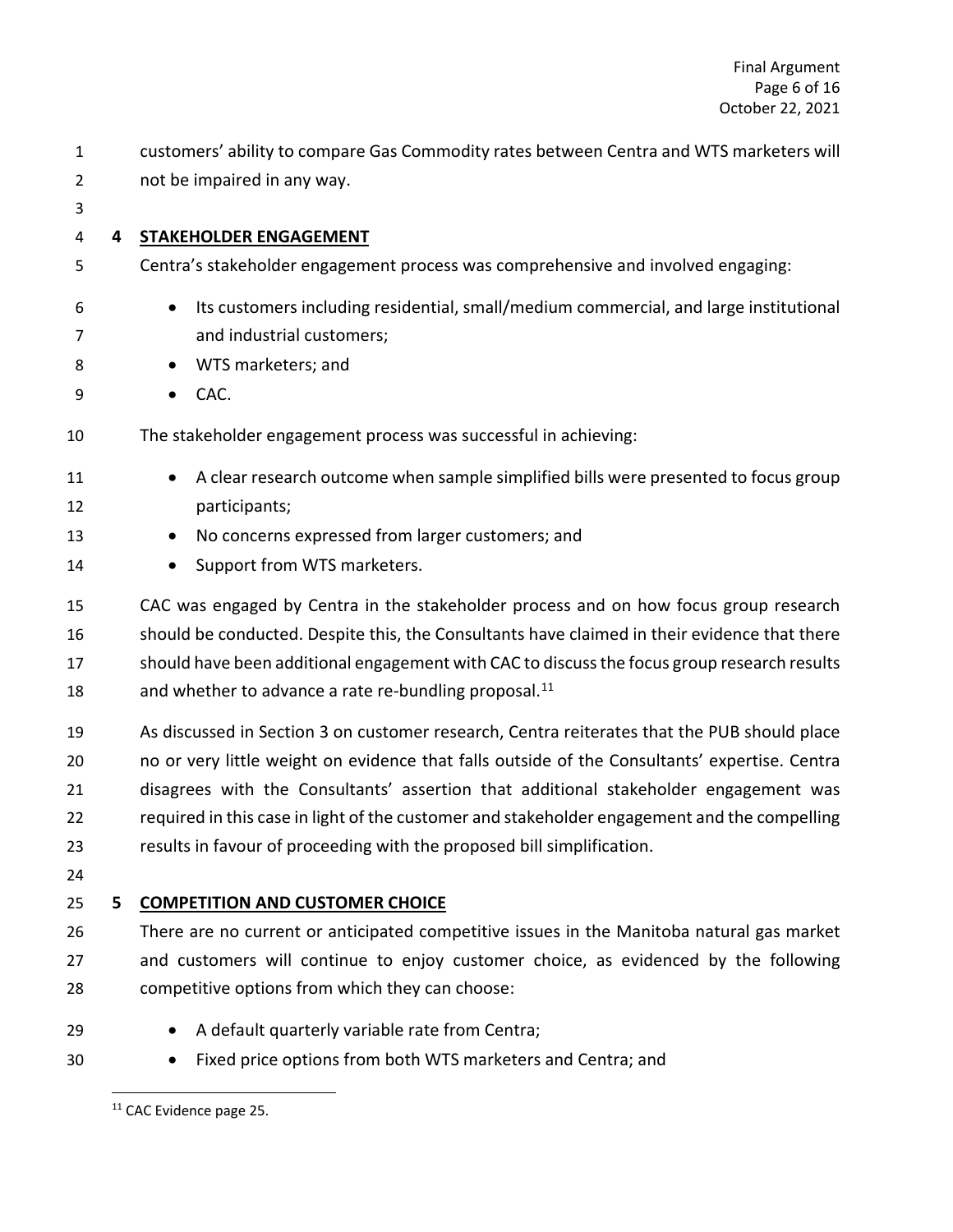- 
- 1 T-Service for large customers wishing to be responsible for both their upstream 2 transportation and gas supply.

 Centra's Application introduces no issues related to competition or customer choice in Manitoba, now or in the future. The competitive service options in Manitoba are not altered in any way by the Application and demonstrate a fully competitive market in Manitoba. Further, no WTS marketer has expressed any concern about re-bundled rates or moving the WTS delivery point from Empress to AECO.<sup>12</sup> In spite of this, CAC's Consultants needlessly suggest that an in-depth analysis of competition in Manitoba is somehow a condition precedent for the approval of the Application and would somehow assist in the evaluation of 10 Centra's Application.<sup>[13](#page-9-1)</sup> The Consultants presented no evidence on how the current broad range of competitive options in Manitoba is lacking or what an analysis of competition would entail or accomplish. The reality is that since WTS was introduced, competition has only been enhanced with the introduction of Centra's fixed rate gas service as a further option for customers.

- The Consultants also make the following claim:
- *…it is difficult to assess whether it is a step backwards to return to a natural gas rate structure that is similar to that which existed prior to the introduction of WTS..*. [14](#page-9-2)

 The assertion that Centra's proposal would make its rate structure similar to pre-WTS is patently incorrect.

 Prior to WTS, Centra's bill had only two rate components: a basic monthly charge and a gas 21 charge.<sup>[15](#page-9-3)</sup> This structure did not support gas commodity competition. Unbundling allowed for distinct delivery-related rates (Transportation and Distribution) in addition to a distinct Primary Gas rate that supported competition for Western Canadian supply among Centra and WTS marketers at a common location (Empress). Centra's proposal will maintain a distinct delivery-related charge (with separate Transportation and Distribution rate information available online) and its Gas Commodity rate will similarly support competition for Western Canadian supply among Centra and WTS marketers at a common location (AECO).

<span id="page-9-0"></span><sup>&</sup>lt;sup>12</sup> Only one WTS marketer intervened in this proceeding and it did not file evidence, which demonstrates the absence of competitive concerns.

<span id="page-9-1"></span><sup>&</sup>lt;sup>13</sup> CAC Evidence page 17.

<span id="page-9-2"></span>Ibid.

<span id="page-9-3"></span><sup>&</sup>lt;sup>15</sup> Application, Appendix 4, slide 6.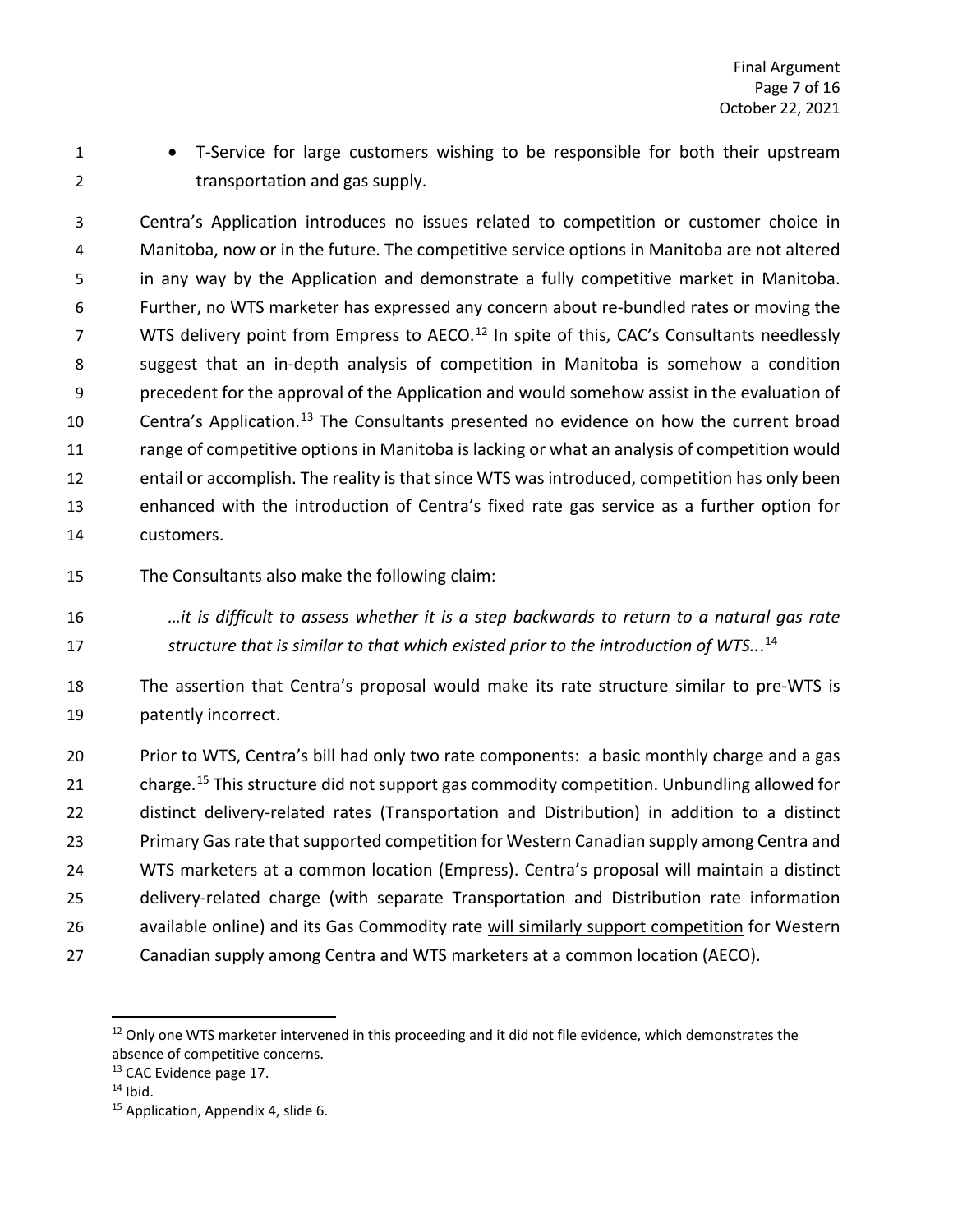- Both Centra's and WTS marketers' Gas Commodity rates will be AECO-based and distinct from all other charges, providing complete comparability and transparency for competition and customer choice, unlike the pre-WTS rate structure.
- 

# <span id="page-10-0"></span>**6 COST BENEFIT ANALYSIS**

 CAC is concerned that Centra did not quantify the administrative cost savings associated with its rate re-bundling proposal and did not perform a Net Present Value ("NPV") analysis to 8 justify the rate re-bundling initiative.<sup>16</sup> As provided in Centra's response to CAC/CENTRA 12 c), Centra did not indicate an expectation of cost savings in the Application and does not have a cost savings estimate because this was not a driver in Order 65/11 or for Centra's re- bundling proposal. Despite not being specifically quantified, it is however, more than reasonable to assume that approval of the Application would reduce the complexity of administering gas related charges, resulting in efficiencies and related cost savings (e.g., the elimination of dual commodity rates and associated billing percentages would eliminate the need to perform monthly billing percentage analysis and customer billing would have fewer bill components to program). Notably, the CAC did not deny there would be cost savings associated with a reduction in administrative complexities.

 With respect to a Net Present Value analysis of the total costs and benefits, Centra notes that its rate re-bundling proposal includes a number of benefits that do not lend themselves to quantification such as the benefit to customers of a simpler and easier to understand natural gas bill, and the benefits associated with eliminating the difficulties with disposing of the Supplemental Gas PGVA in warmer years, the elimination of distorted price signals for Supplemental Gas and the elimination of the difficulties for WTS marketers in forecasting 24 their Primary Gas requirements due to quarterly changes to billing percentages.<sup>[17](#page-10-2)</sup> As such, performing an NPV analysis was not warranted or reasonable in the circumstances of this rate re-bundling proposal.

 In addition, further benefits will be realized with the adoption of the CCBD. Centra's re- bundling proposal includes mechanistic quarterly adjustments to the CCBD rate rider, which will keep it relatively current with market conditions while avoiding the accumulation of 30 balances over extended periods.<sup>[18](#page-10-3)</sup> As proposed in the Application, quarterly CCBD rate rider

<span id="page-10-2"></span><span id="page-10-1"></span><sup>&</sup>lt;sup>16</sup> CAC Final Argument page 2-3.

Application, page 11 line 6 to page 12 line 21.

<span id="page-10-3"></span>Application, page 23, lines 6-22.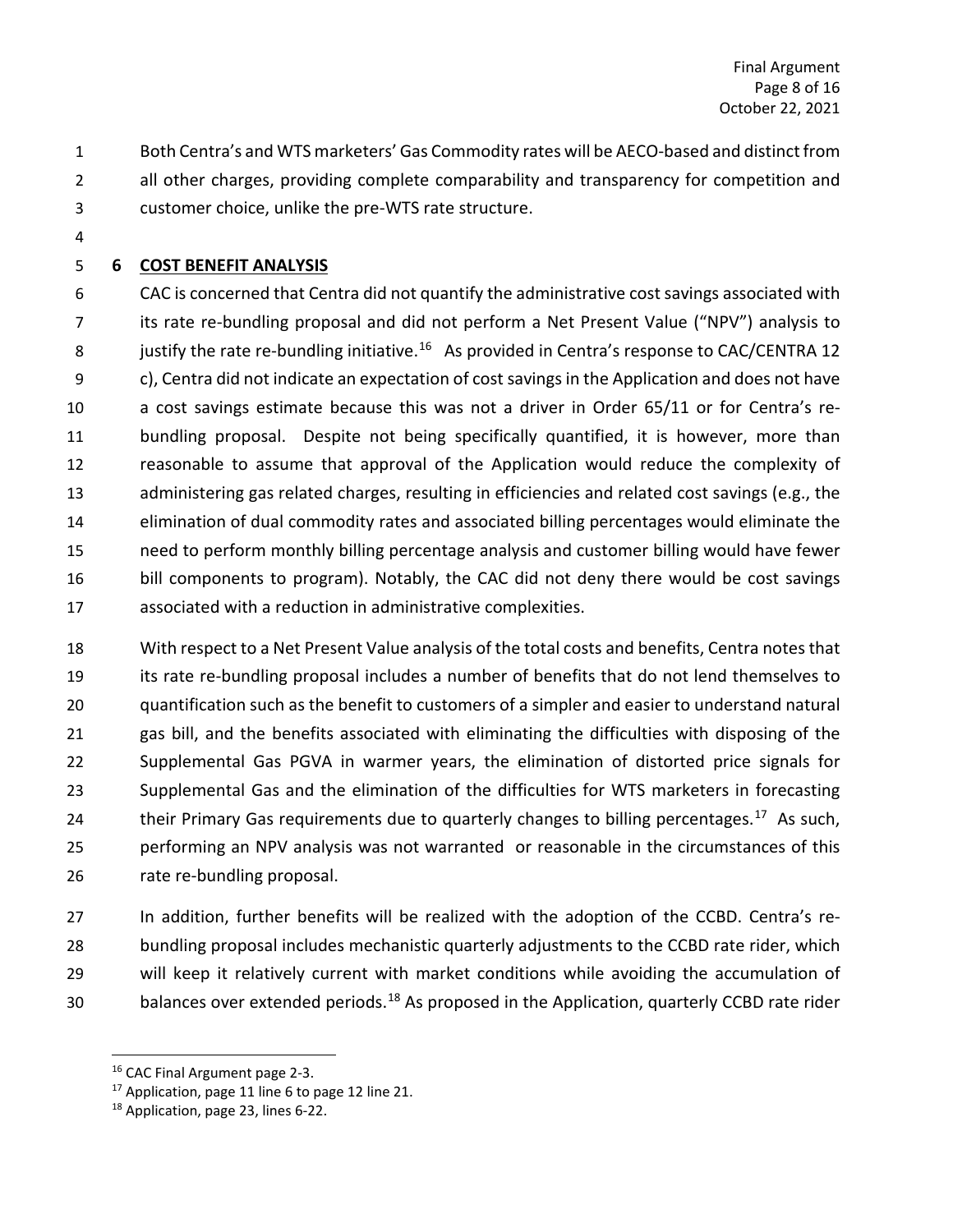adjustments would be included as part of quarterly variable Gas Commodity rate applications. Combining quarterly processes for interim ex parte approval will achieve regulatory efficiency while providing the PUB with the most up-to-date cost and recovery 4 information for both AECO supply and non-AECO supply.<sup>19</sup> Customers will benefit from greater alignment between cost incurrence and the recovery or refund of the cost difference.[20](#page-11-3)

## <span id="page-11-0"></span>**7 RATE STRUCTURES OF COMPARABLE NATURAL GAS DISTRIBUTORS**

 The Consultants also raised the notion of conducting an "analysis of the rate structures of other comparable natural gas LDC's [sic] in Canada" as part of the review of Centra's 11 Application. It is disingenuous for CAC and its Consultants to raise this in evidence when they had the opportunity to 1) ask about other LDC rates in the information request process; and 2) present their own evidence on other LDC rates. They did neither.

 The reality is that each LDC is situated differently in terms of their sources of supply, their use of upstream transportation, their storage (e.g. upstream vs. local), and their distribution system, making comparisons as to the appropriateness of rate structure extremely difficult if not meaningless.

 In any event, no Canadian LDC has billing percentages as Centra does. As previously stated, Centra is not proposing to fundamentally change its rate structure but to employ a deferral mechanism (CCBD) that eliminates the unnecessary complexity of billing percentages and two commodity rates.

## <span id="page-11-1"></span>**8 ELIMINATION OF BILLING PERCENTAGES AND DUAL COMMODITY RATES**

 As discussed in Centra's evidence and responses to information requests, the elimination of billing percentages and dual commodity rates means that the maximum daily quantity ("MDQ") that will be delivered by WTS marketers to Centra will rise modestly. Despite this evidence, the Consultants allege that there is uncertainty in relation to how the WTS marketer MDQ can increase modestly while Centra provides all non-AECO supply for the 29 market.<sup>[21](#page-11-4)</sup> There is no such uncertainty as stipulated in CAC/CENTRA 19 f):

<span id="page-11-2"></span><sup>&</sup>lt;sup>19</sup> Application, page 24, lines 15-21.

<span id="page-11-3"></span>PUB/CENTRA 6.

<span id="page-11-4"></span>CAC Evidence page 20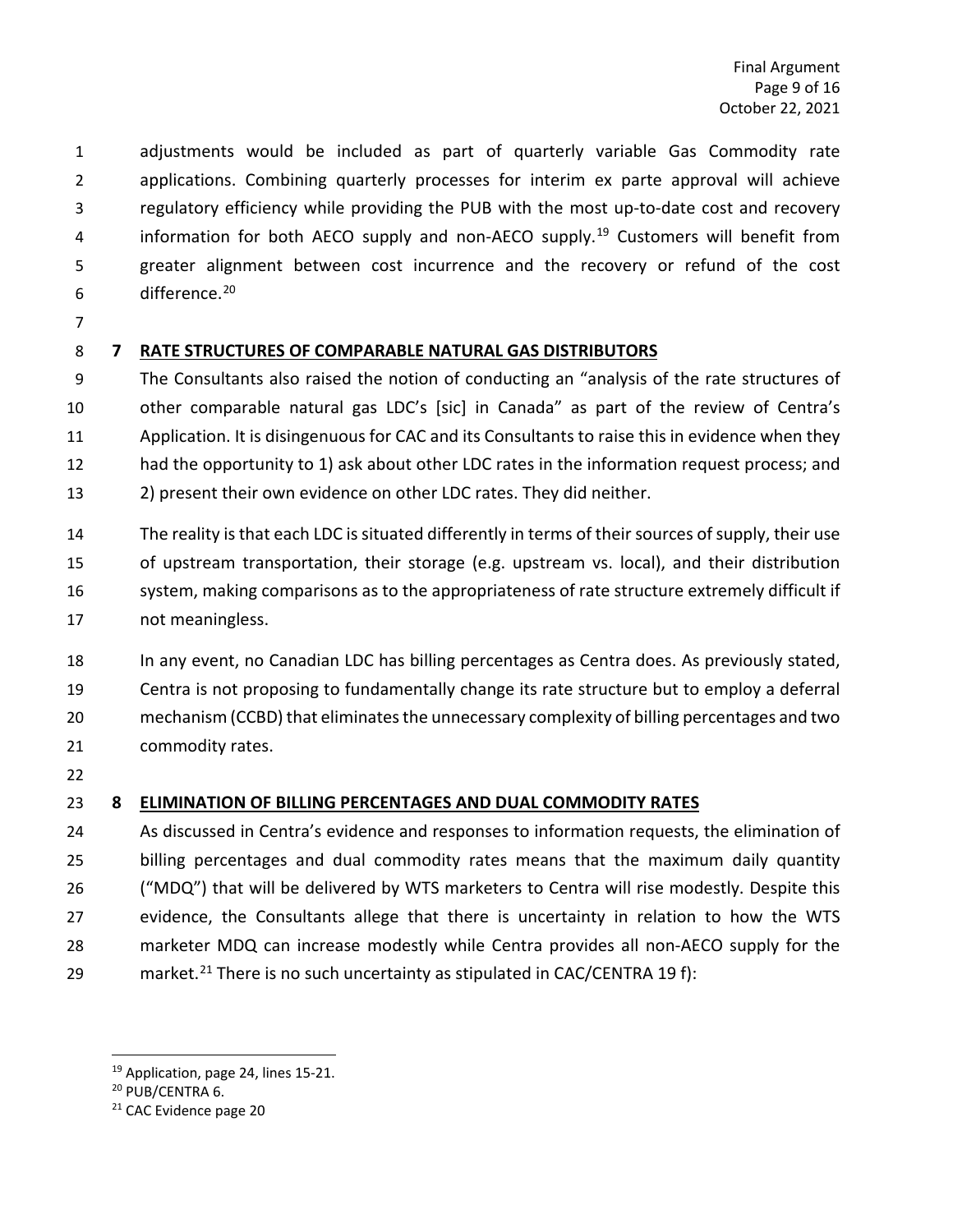*"As discussed in PUB/CENTRA I-5, the elimination of Primary and Supplemental Gas rates and associated billing percentages will result in all customers being charged a single AECO-based Gas Commodity rate, by either Centra or a WTS marketer. <sup>1</sup> Currently, billing percentages result in WTS broker maximum daily quantities ("MDQ") being reduced by the Supplemental Gas billing percentage. This treatment would no longer be required with a single AECO-based Gas Commodity rate and with the CCBD accounting for the difference in Centra's AECO and non-AECO supply costs. Accordingly, the aggregate WTS marketer MDQ will rise modestly relative to status quo.2 This would be similar in effect to the aggregate WTS marketer MDQ increasing modestly due to growth in customer enrolments; that is, no increase in Centra's firm transportation capacity would be required, rather the proportional use of the capacity would shift marginally between WTS and Centra supply."*

 Accordingly, WTS marketer deliveries to Centra at AECO (currently Empress) will increase modestly to account for the elimination of billing percentages, and the Gas Commodity rate 15 offered by a WTS marketer will be applied to all gas volumes consumed by the WTS customer. The modest shift in the proportional use of Centra's firm transportation capacity from Western Canada does not disadvantage system supply customers in any way, as Centra's AECO-based Gas Commodity rate will be applied to all gas volumes consumed by system supply customers.

 As stated throughout its evidence, Centra will purchase all non-AECO supply and the CCBD 21 rate rider will be recovered from or refunded to all Sales Service customers<sup>[22](#page-12-0)</sup> because Sales Service customer load cannot be met with AECO supply alone. Currently, the Supplemental Gas billing percentage reflects a forecast of the annual volume of Supplemental Gas that will 24 be purchased by Centra for all Sales Service customers, which results in the billing of Supplemental Gas *as a second and distinct commodity rate*. In other words, the current billing percentage and dual commodity paradigm is simply a mechanism to bill Supplemental Gas to all Sales Service customers while facilitating competition for Primary Gas. The CCBD replaces this cumbersome approach by simply *billing the difference* in Centra's actual AECO and non-

<span id="page-12-0"></span><sup>&</sup>lt;sup>22</sup> Sales Service includes system supply, WTS, and Fixed Rate Gas Commodity Service customers.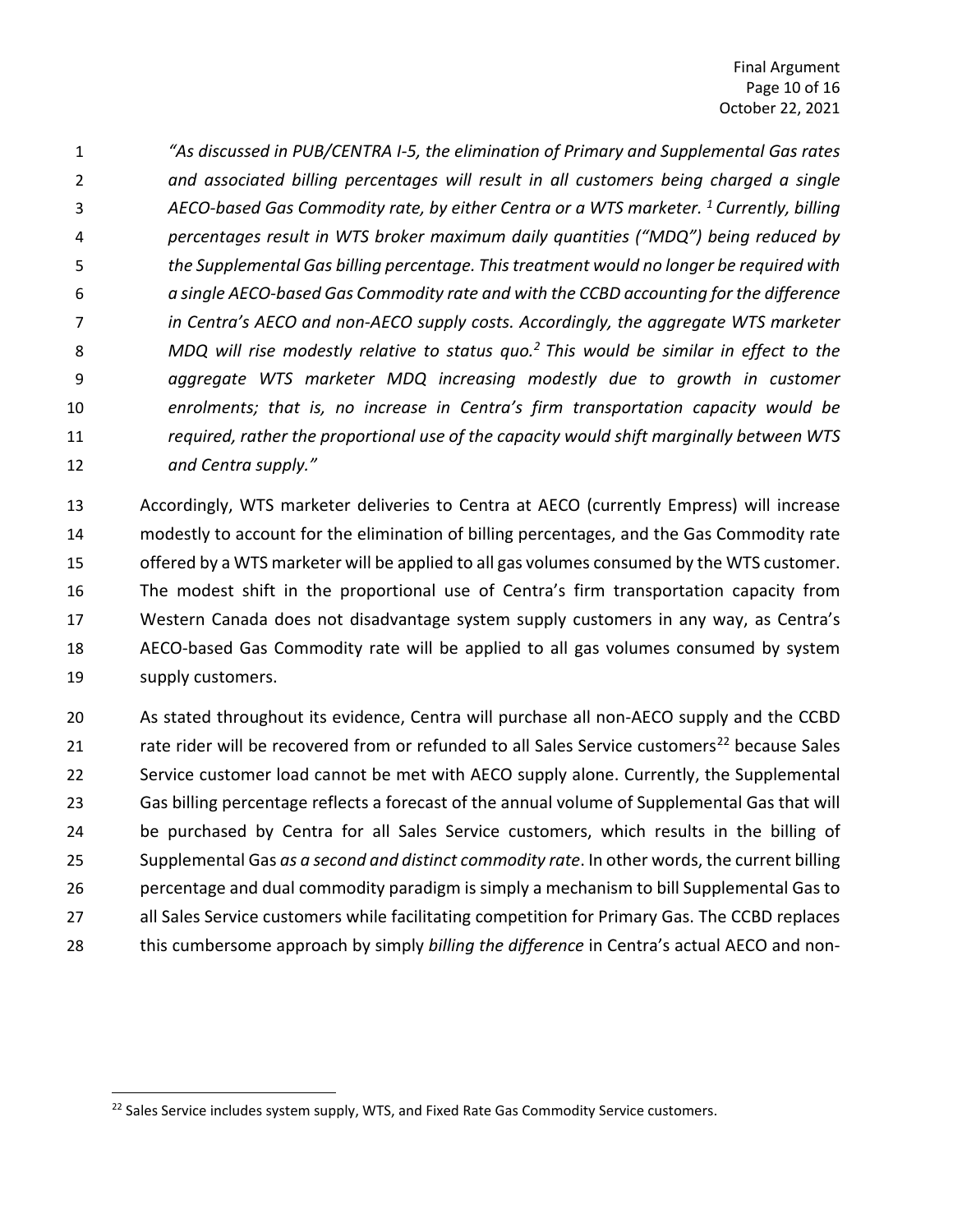AECO supply costs to all Sales Service customers through a rate rider, the mechanics of which 2  $\frac{1}{2}$  are discussed in the response to PUB/CENTRA 5 d).<sup>[23](#page-13-1)</sup>

 Rate re-bundling will allow the fixed rates offered by WTS marketers or Centra to be applied to 100% of a customer's consumption, as all customers will be charged a single AECO-based Gas Commodity rate. Total customer costs will still be impacted by all other rates and riders charged as part of receiving gas service. This includes the CCBD rate rider which as noted will be very small compared to a customer's Gas Commodity rate, could be positive, negative, or zero at any given time, and indicatively amounts to \$4 *annually* for a typical residential 9 customer.<sup>[24](#page-13-2)</sup> CAC has confused this matter in its final argument by incorrectly claiming that Centra's position is that "WTS Marketers [sic] customers will now be able to fix 100% of their 11 commodity costs."<sup>[25](#page-13-3)</sup> Clearly, a customer's commodity costs are driven by their gas volumes consumed, and fixing a commodity rate will not fix a customer's costs.

 Centra's proposed approach to rate re-bundling and the CCBD eliminates the complexity of billing percentages and two commodity rates, facilitates a simplified bill for customers while providing meaningful rate information, and supports competition by maintaining fully transparent and comparable AECO-based Gas Commodity rates among Centra and WTS marketers. The approach also ensures that all Centra's costs are recovered on a fair and equitable basis among system supply and WTS customers.

# <span id="page-13-0"></span>**9 THERE ARE NO OUTSTANDING MATTERS RELATED TO ORDER 65/11**

 CAC is incorrect in its assertion that the "primary thrust" of the Order 65/11 directive, which it claims was to ensure the rate structure is appropriate given changes to Centra's transportation portfolio impacting the distinction between Primary and Supplemental Gas, 24 metaleries remains unaddressed.<sup>[26](#page-13-4)</sup> Centra explains in PUB/CENTRA 1 a) that:

- 
- Centra resolved the "Delivered Service" issue in the 2013/14 GRA;
- Centra acknowledged that this directive also considered bill simplification and that stakeholder consultation was required in this regard; and

<span id="page-13-1"></span><sup>&</sup>lt;sup>23</sup> To underscore the fact that the CCBD rate rider is a cost differential and not a distinct commodity rate, Centra notes the small magnitude of the indicative quarterly CCBD rate rider in the Application of \$0.001/m3 [Application page 24, line 4]. Centra further notes that the CCBD rider could be zero if Centra's average AECO and non-AECO supply costs are the same on a \$/GJ basis, or the CCBD rider could be negative.<br><sup>24</sup> Schedule 4.3, line 11.

<span id="page-13-2"></span>

<span id="page-13-3"></span><sup>&</sup>lt;sup>25</sup> CAC Final Argument page 4.

<span id="page-13-4"></span><sup>&</sup>lt;sup>26</sup> CAC Final Argument page 9.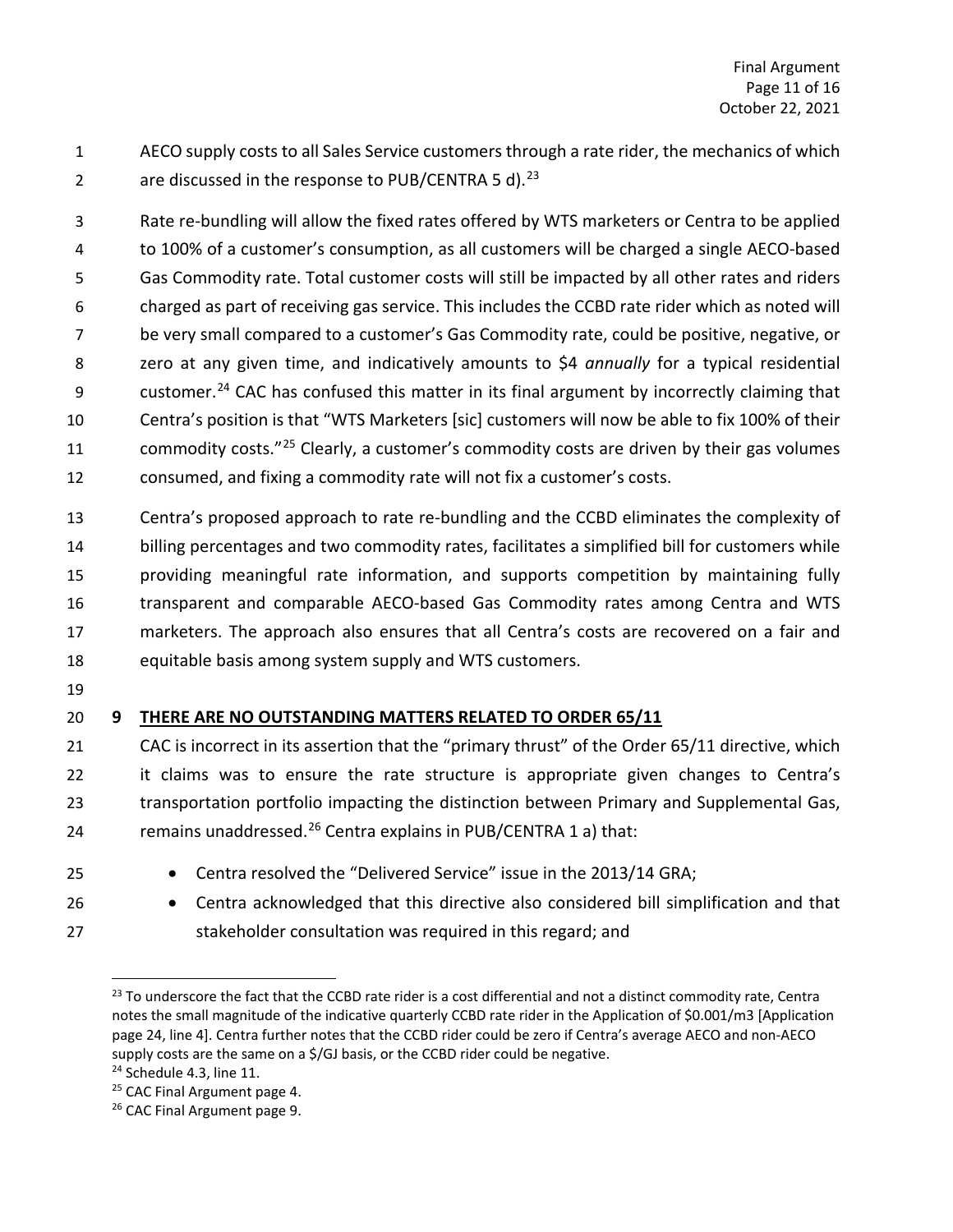- 
- 1 Centra's approach was accepted by the PUB in Order 85/13.

 CAC acknowledges that the Delivered Service issue "gave rise to the directive" and that Centra has addressed it "as well as bill simplification".[27](#page-14-1)

 There has been no ambiguity in relation to the definitions of Primary Gas and Supplemental Gas since the 2013/14 GRA, and the Primary Gas volumes that WTS marketers can provide have accordingly not been impacted. There will also be no ambiguity in relation to AECO supply and non-AECO supply; rather, the elimination of billing percentages and dual commodity rates has the benefit of making this distinction irrelevant in relation to the gas volumes that WTS marketers will be able to provide.

 In addition, Centra's response to CAC/CENTRA 19 b) explained why Centra is the sole provider 11 of Supplemental Gas today and will be the sole provider of non-AECO supply going forward. 12 It is therefore clear that the issues raised in Order 65/11 have already been addressed, or in the case of simplifying Centra's rate structure, will be addressed by the approval of Centra's rate re-bundling proposal by the PUB.

# <span id="page-14-0"></span>**10 FIRM AND INTERRUPTIBLE CUSTOMERS WILL NOT BE RESPONSIBLE FOR THE SAME COSTS**

 As discussed in CAC/CENTRA 15 a)-e), the Supplemental Gas (or non-AECO) cost differential between the Firm and Interruptible classes maintained in the current dual commodity rate structure is unnecessary given that Centra purchases gas volumes to meet aggregate daily market demand without regard for whether the gas is serving Firm or Interruptible customers.

 Contrary to the assertion by the Consultants, however, eliminating distinct Firm and Interruptible Supplemental Gas rates does not make Interruptible customers responsible for 24 gas costs "equivalent to a firm customer".<sup>[28](#page-14-2)</sup> Interruptible customers will continue to incur different costs as follows:

- 
- Distinct delivery rates relative to firm customer classes; and
- Cost of Alternate Supply and exclusion of the Alternate Supply volumes delivered by Centra from the determination of the monthly billing demand

<span id="page-14-1"></span> Furthermore, Interruptible customers will not be assessed the CCBD rate rider while curtailed or consuming Alternate Supply, which is again contrary to the Consultants' assertion that they

<sup>&</sup>lt;sup>27</sup> CAC Final Argument page 8

<span id="page-14-2"></span><sup>&</sup>lt;sup>28</sup> CAC Evidence page 29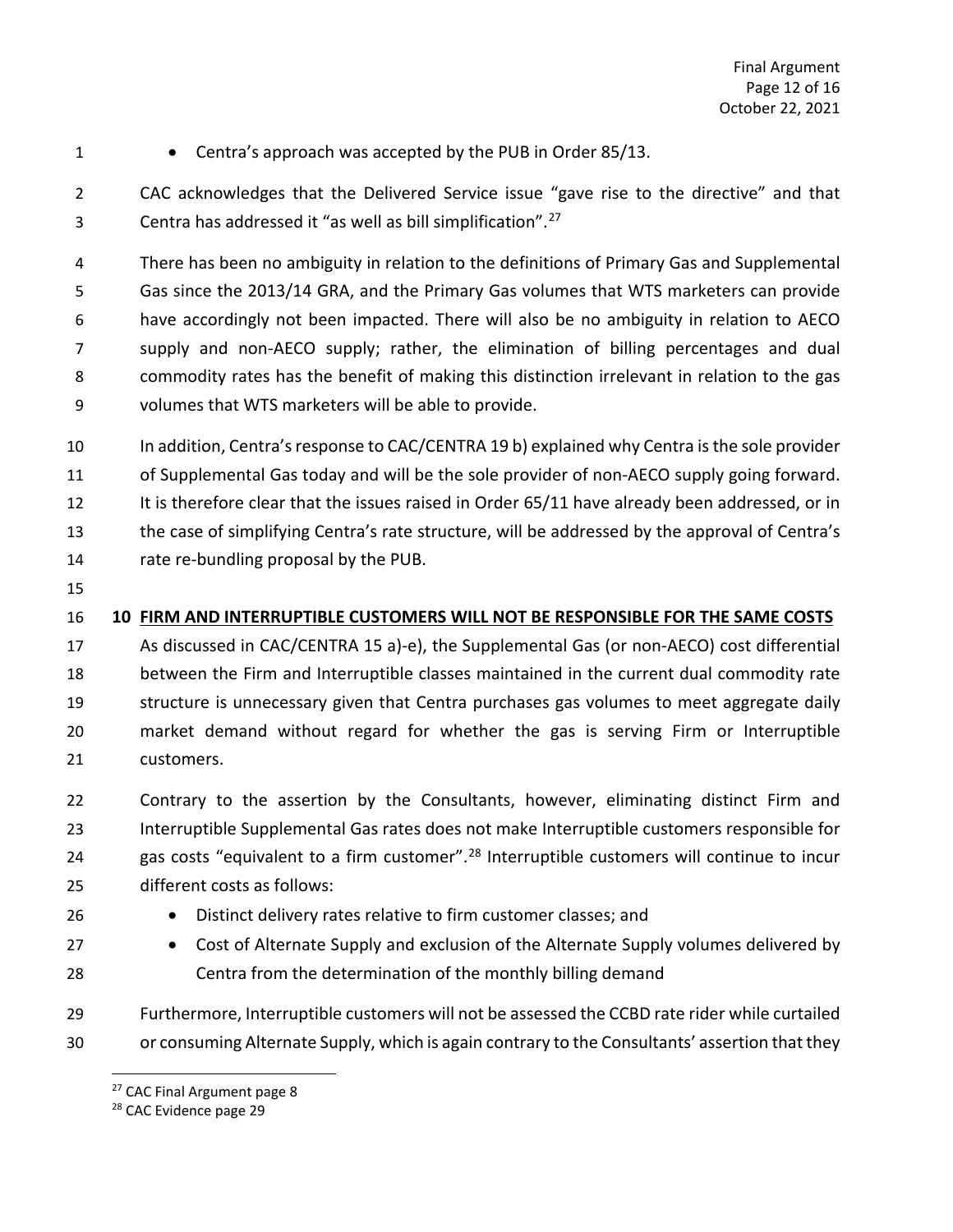are "responsible for a portion of all gas costs (i.e. equivalent to a firm customer) as well as 2 alternate supply during periods of curtailment."<sup>[29](#page-15-0)</sup>

 Ultimately, a common CCBD rate rider applied to Firm and Interruptible customers is appropriate and recognizes that the CCBD is only a *differential* between AECO and non-AECO supply costs (both of which will also be updated on a quarterly basis), and as such, is not a full unit cost per GJ of non-AECO supply. As demonstrated in the Application, both the example of the annualized CCBD rate rider and the indicative quarterly CCBD rate rider are 8 minor – tenths of a cent per cubic meter of natural gas consumption.<sup>[30](#page-15-1)</sup>

 While there is the potential that extraordinary market conditions could lead to larger CCBD balances and rate riders, the PUB and Centra have the ability to examine whether such a balance reflects any inequity across customer or service classes and the level of materiality should such conditions arise. As an example, the winter of the 2013/14 gas year represented an extraordinary market circumstance and the PUB approved a temporary rate rider treatment in order to most appropriately reflect cost responsibility and subsequent recovery.

15 Centra also notes that the "commensurate rate increase for Firm customers" that arises from the elimination of distinct Supplemental Gas treatment for Firm and Interruptible customers is so immaterial that it is lost in the rounding of the calculation of the CCBD rider<sup>[32](#page-15-3)</sup>.

 It is also important to address CAC's incorrect summarization of Centra's position that because Centra does not distinguish operationally between gas commodity purchases, "it is reasonable to combine primary and supplemental gas costs and rates to reduce bill 21 complexity.<sup>"[33](#page-15-4)</sup> Centra has not proposed to combine Primary and Supplemental Gas. To the contrary, Centra will maintain a clear distinction between AECO supply and non-AECO supply in order to support competition in the form of directly comparable AECO-based Gas Commodity rates among Centra and WTS marketers. In addition, the CCBD rate rider will be assessed to all Sales Service customers to account for the difference in Centra's actual AECO and non-AECO supply costs.

<span id="page-15-0"></span><sup>&</sup>lt;sup>29</sup> CAC Evidence page 29.

<span id="page-15-1"></span><sup>&</sup>lt;sup>30</sup> Application page 22, line 28 and page 24, line 4.

<span id="page-15-3"></span><span id="page-15-2"></span>CAC Final Argument page 7.

CAC/CENTRA 15 a)-e).

<span id="page-15-4"></span><sup>&</sup>lt;sup>33</sup> CAC Final Argument page 9.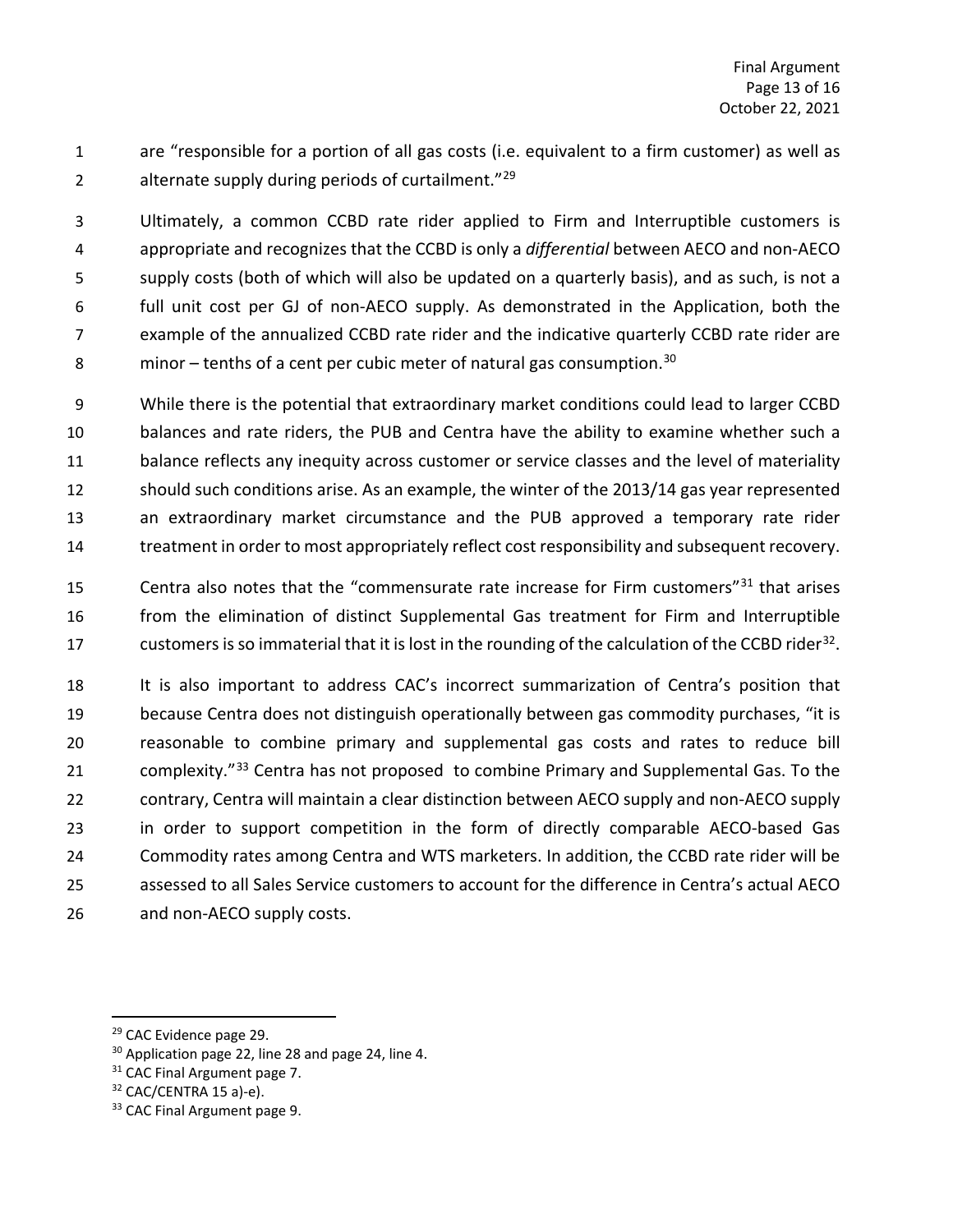#### <span id="page-16-0"></span>**11 CURTAILMENT AND ALTERNATE SUPPLY**

 The Consultants claim that "it remains unclear how the point at which curtailment is a state of some or section of the consultants are mistaken in their apparent assumption that the provision of Interruptible service would change if moving away from a dual commodity rate paradigm. Rather, curtailment of Interruptible customers occurs based on operational factors. For example, curtailment may occur due to cold weather on a particular day; Centra forecasts its total load and its available aggregate supply for the day and curtails Interruptible 8 customers if there is a supply shortfall. After this operational decision has been made, Interruptible customers are offered Alternate Supply, if available. Alternate Supply is distinct from all other sources of supply and, as it is billed directly to Interruptible customers, does not affect rates.

 The Consultants also claim that Centra proposes to only offer Alternate Supply based on a 13 brice threshold<sup>[35](#page-16-3)</sup>, which is incorrect. The price threshold referenced in the Terms & 14 Conditions is clearly related to notice only. If Alternate Supply is expected to cost more than the price threshold, Interruptible customers will be notified, and they can decline the offer of Alternate Supply and stop consuming natural gas. If Alternate Supply is expected to be equal to or cost less than the price threshold, the Alternate Supply will be provided without notice. This is no different than Centra's current practice, with the only change being the price threshold itself (due to the elimination of Supplemental Gas). This is strictly an administrative matter and has no bearing on whether Alternate Supply will be offered. If Alternate Supply is available in the market, it will continue to be offered by Centra to Interruptible customers.

### <span id="page-16-1"></span>**12 MATTERS DEFERRED TO FUTURE REGULATORY PROCESSES**

 CAC claims that it is unclear whether PUB approval of Centra's Application at this time will hinder their decision making authority in future review or whether any delays in the Cost of Service Methodology Review or a potential 2022 Cost of Gas Application will impact either 27 the August 2022 FRGCS offerings or the November 1, 2022 implementation date.<sup>[36](#page-16-4)</sup>

 Centra submits the CAC has overstated this concern. To be certain, this PUB panel cannot fetter the discretion of future panels on these or other matters.

<span id="page-16-3"></span><span id="page-16-2"></span><sup>&</sup>lt;sup>34</sup> CAC Evidence page 29.

<sup>&</sup>lt;sup>35</sup> CAC Evidence page 29.

<span id="page-16-4"></span><sup>&</sup>lt;sup>36</sup> CAC Evidence page 26.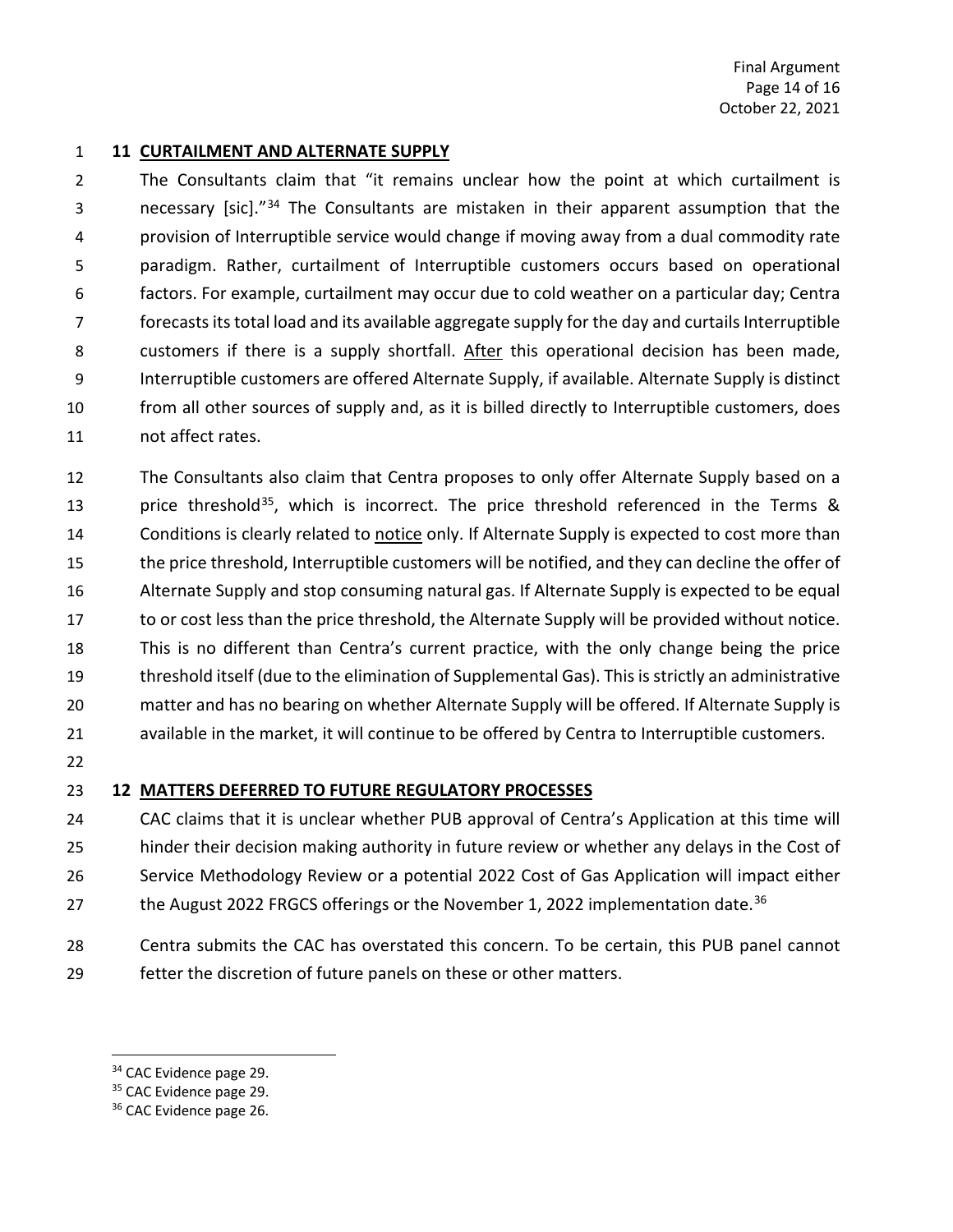Centra submits that treating NGTL transportation costs and TCPL compressor fuel costs at Empress as Transportation costs is a straightforward and logical change that can and should be approved by the PUB in this proceeding, as noted by Centra in its responses to PUB/CENTRA 7 a) and PUB/CENTRA 8 a).

 It is also reasonable for the PUB to approve the move of the WTS delivery point to AECO at this time. There are no cost consequences associated with this transition and: 1) the move to AECO is fully supported by WTS marketers; and 2) there are clear benefits to Centra of greater access to the highly liquid AECO hub, as described in Centra's response to PUB/CENTRA 13. As the 2022 regulatory agenda/schedule has not been confirmed at this time, a delay in the implementation of re-bundled rates and FRGCS to November 1, 2023 could be necessary. However, approval of the transition of the WTS marketer delivery point and Centra's commodity reference point to AECO is not dependent on further regulatory process and should be implemented November 1, 2022.

 Finally, Centra's position has been unequivocal that the PUB will review the cost consequences of Centra's NGTL expansion capacity as part of Centra's next Cost of Gas or 16 **General Rate Application.**<sup>[37](#page-17-1)</sup>

# <span id="page-17-0"></span>**13 CONCLUSION**

 Centra's proposed approach to re-bundling its natural gas rate structure incorporates the original underlying principles on which competition in the Manitoba natural gas market is based (i.e. Orders 15/98, 19/00 and 65/11), is strongly supported by the customer research and incorporates improvements to past changes that were administratively complex and did not add value for customers (i.e. changing from 5 bill components to 3 components).

 In addition, Centra's NGTL expansion capacity will facilitate the logical move of the WTS delivery point and Centra's commodity reference point to AECO, the major gas hub in Western Canada. With this transition, NGTL transportation costs and TCPL compressor fuel costs at Empress (both pipeline costs) will no longer have to be treated as commodity costs, which has always been anomalous.

 CAC is the only party that has expressed any opposition to moving on with the approval of the rate re-bundling proposal. Unfortunately, as detailed above, CAC's final position is tenuous and without merit, being premised on incorrect assumptions and misguided notions

<span id="page-17-1"></span><sup>&</sup>lt;sup>37</sup> PUB/CENTRA 11 a)